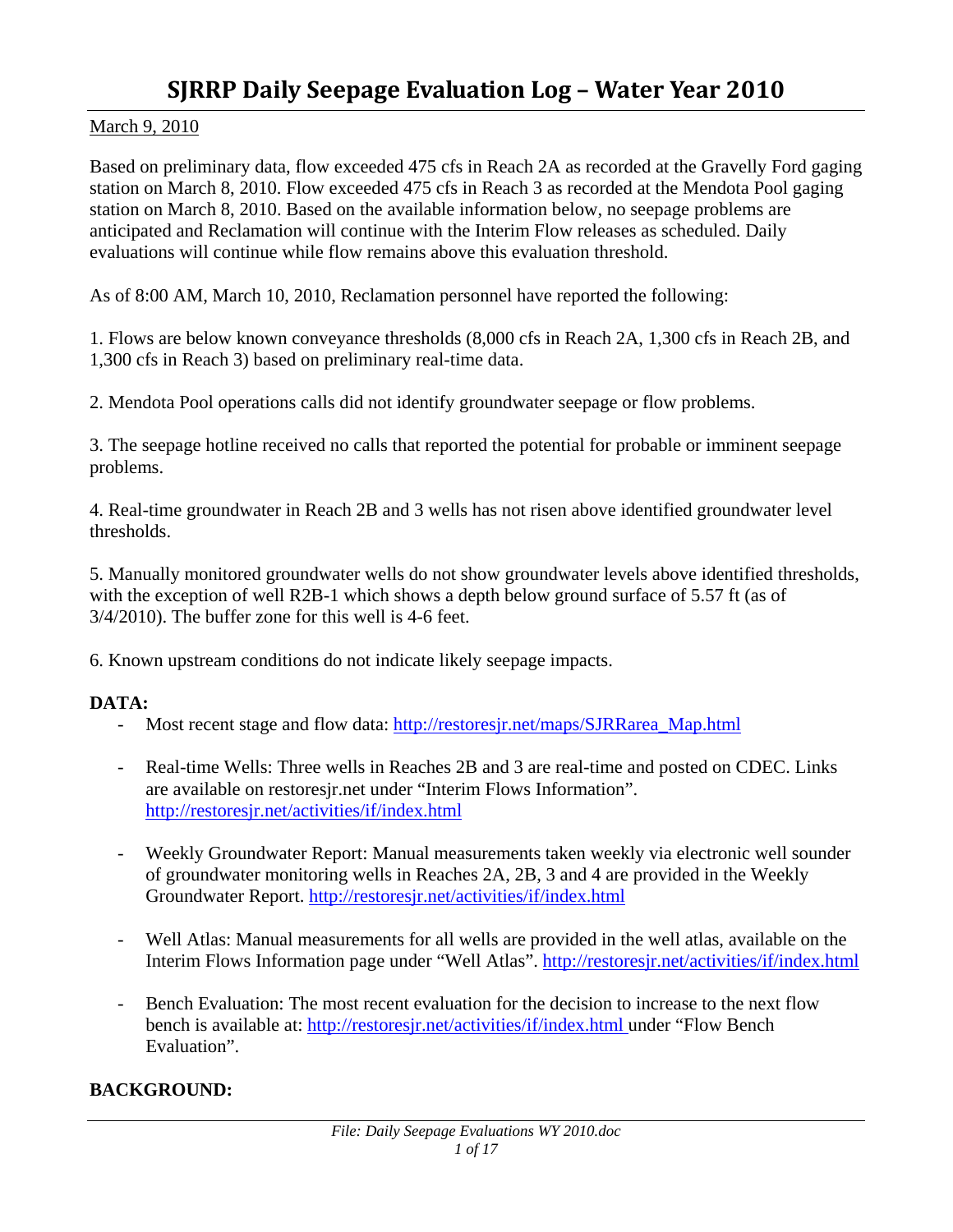Condition 9 of Order Water Right 2009-0058-DWR (Order) for the Water Year 2010 Interim Flows Project issued by the State Water Resources Control Board requires Reclamation to conduct a daily evaluation of groundwater levels and flow and stage levels when flows are greater than 475 cubic feet per second (cfs) in Reaches 2A and 3 and post the results of this evaluation to a publicly available website.

## March 10, 2010

Conditions are the same as March 9, 2010 with the exception of:

5. Manually monitored groundwater wells do not show groundwater levels above identified thresholds, with the exception of wells R2B-1 and MW-49B. R2B-1 shows a depth below ground surface of 5.58 ft (buffer 4-6 feet). The groundwater in MW-49B was measured at 5.79 feet below ground surface (buffer 4-6 feet).

## March 15, 2010

Conditions are the same as March 10, 2010 with the exception of:

Based on preliminary data, flow exceeded 475 cfs in Reach 2A as recorded at the Gravelly Ford gaging station on March 13, 2010.

3. The seepage hotline received two calls, on March 4th regarding R2B-1, and on March 11th regarding an airstrip near river mile 238.5. The R2B-1 site evaluation determined flow releases could continue as planned. The river mile 238.5 site evaluation is currently underway.

#### March 16, 2010

Conditions are the same as March 15, 2010 with the exception of:

Releases at Friant Dam increase to 800 cfs today.

3. The seepage hotline received two calls, on March 4th regarding R2B-1, and on March 11th regarding an airstrip near river mile 238.5. Both site evaluations determined the planned releases could proceed.

5. Manually monitored groundwater wells do not show groundwater levels above identified thresholds, with the exception of wells R2B-1 and MW-49B. R2B-1 shows a depth below ground surface of 5.58 ft, with groundwater levels stabilizing (buffer 4-6 feet). The groundwater in MW-49B was measured at 5.79 feet below ground surface (buffer 4-6 feet). A site investigation of MW-49B is currently underway, but the current groundwater level is deemed unlikely to affect alfalfa crops in the adjacent field. Planned releases can proceed.

# March 17, 2010

Conditions are the same as March 16, 2010 with the exception of: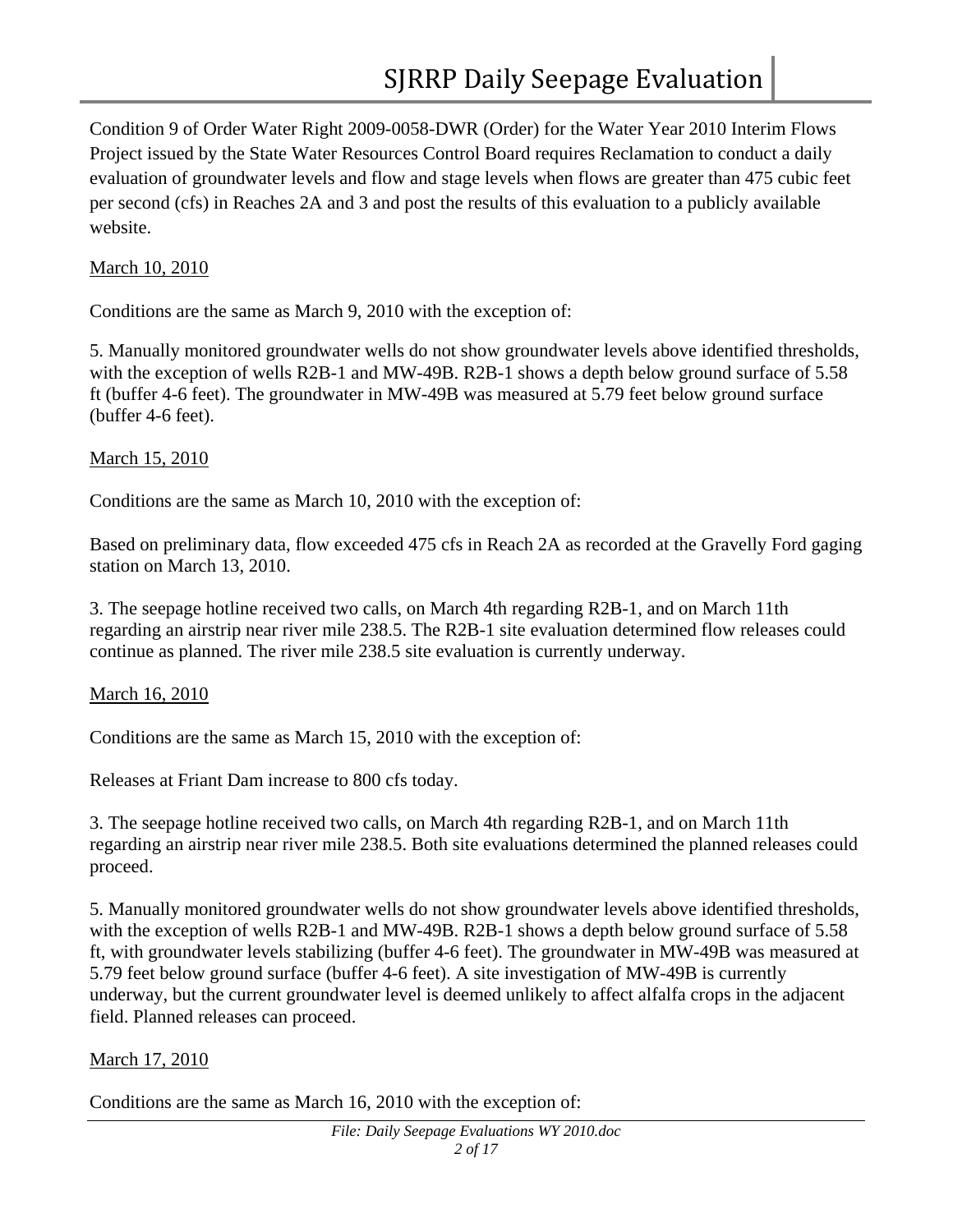3. The seepage hotline received three calls, on March 4th regarding R2B-1, on March 11th regarding an airstrip and pomegranate orchard near river mile 238.5, and on March 15th regarding Fort Washington campground. All evaluations determined the planned releases could proceed.

March 18, 2010

Conditions are the same as March 17, 2010.

March 22, 2010

Conditions are the same as March 18, 2010 with the exception of:

5. Manually monitored groundwater wells do not show groundwater levels above identified thresholds, with the exception of wells R2B-1, MW-49B, and MW-55B. R2B-1 shows a depth below ground surface of 5.45 ft, with groundwater levels stabilizing (buffer 4-6 feet). The groundwater in MW-49B was measured at 5.9 feet below ground surface (buffer 4-6 feet). MW-55B was measured at 8.0 feet below ground surface (buffer 6-8 feet).

7. Telemetered ground water well R37 is offline and is being investigated.

March 23, 2010

Conditions are the same as March 22, 2010 with the exception of:

7. Telemetered ground water well R37 was offline but resumed reporting hourly at 2pm today.

March 24, 2010

Conditions are the same as March 23, 2010.

March 25, 2010

Conditions are the same as March 24, 2010 with the exception of:

5. Manually monitored groundwater wells do not show groundwater levels above identified thresholds, with the exception of wells R2B-1, MW-49B, and MW-55B. R2B-1 shows a depth below ground surface of 5.4 ft, with groundwater levels stabilizing (buffer 4-6 feet). The groundwater in MW-49B was measured at 5.3 feet below ground surface (buffer 4-6 feet). MW-55B was measured at 7.1 feet below ground surface (buffer 6-8 feet).

March 26, 2010

Conditions are the same as March 25, 2010.

March 29, 2010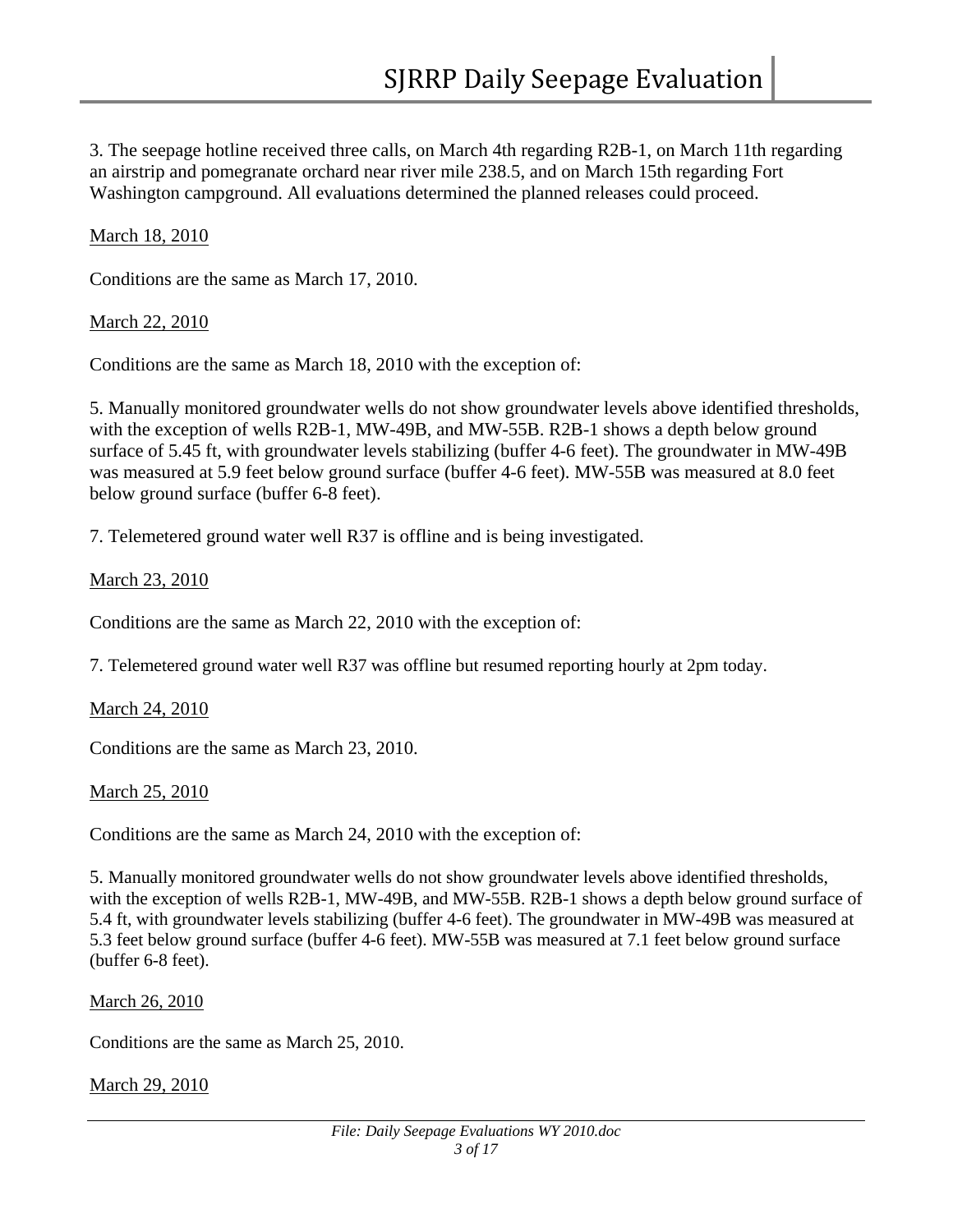Conditions are the same as March 26, 2010 with the exception of:

Releases at Friant Dam increase to 1100 cfs today.

2. Mendota Pool operations calls identified a potential need to change gate operations at Chowchilla Bifurcation Structure to pass a sand dune through the structure.

3. The seepage hotline received four calls, on March 4th regarding R2B-1, on March 11th regarding an airstrip and pomegranate orchard near river mile 238.5, on March 15th regarding Fort Washington Beach campground, and on March 26th regarding CCID well 144. All evaluations determined the planned releases could proceed.

March 30, 2010

Conditions are the same as March 29, 2010.

March 31, 2010

Conditions are the same as March 30, 2010.

April 1, 2010

Conditions are the same as March 31, 2010.

April 2, 2010

Conditions are the same as April 1, 2010.

April 5, 2010

Conditions are the same as April 2, 2010 with the exception of:

3. The seepage hotline received five calls or emails: on March  $4<sub>th</sub>$  regarding R2B-1, on March  $11<sup>th</sup>$ regarding an airstrip and pomegranate orchard near river mile 238.5, on March 15th regarding Fort Washington Beach campground, on March 26th regarding CCID well 144, and on April 3rd regarding drains in Nickel's property in Reach 4B. The April 3rd call is currently undergoing a site evaluation, and the other call evaluations determined planned releases could continue.

5. Manually monitored groundwater wells do not show groundwater levels above identified thresholds, with the exception of wells R2B-1, MW-49B, MW-55B, and MW-47. R2B-1 shows a depth below ground surface of 5.53 ft, with groundwater levels stabilizing (buffer 4-6 feet). The groundwater in MW-49B was measured at 5.15 feet below ground surface (buffer 4-6 feet). MW-55B was measured at 6.96 feet below ground surface (buffer 6-8 feet). MW-47 was measured at 7.97 feet (buffer 6-8 feet).

April 6, 2010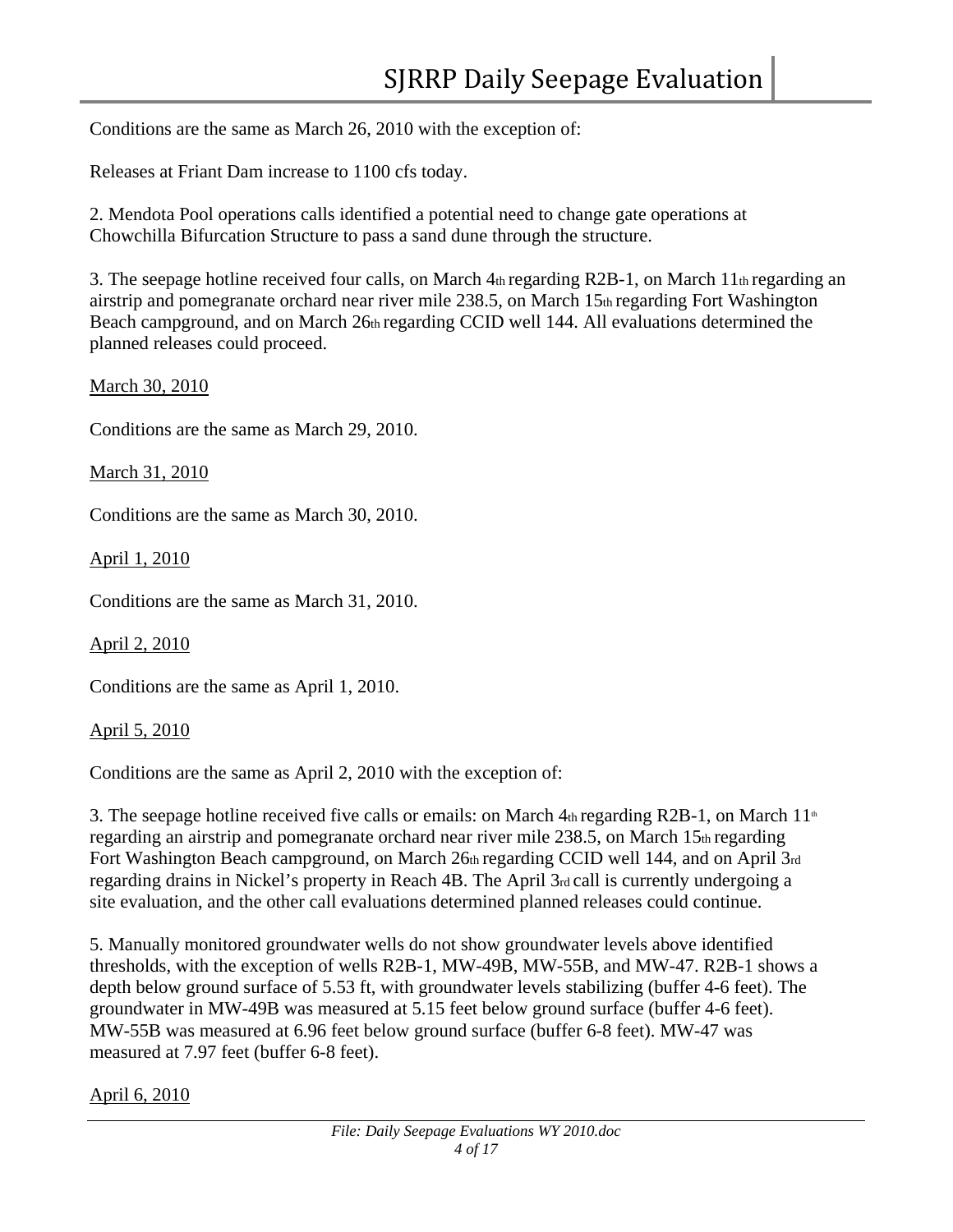Conditions are the same as April 5, 2010.

April 7, 2010

Conditions are the same as April 6, 2010.

April 8, 2010

Conditions are the same as April 7, 2010.

April 9, 2010

Conditions are the same as April 8, 2010 with the exception of:

3. The seepage hotline received six calls or emails: on March 4th regarding R2B-1, on March 11th regarding an airstrip and pomegranate orchard near river mile 238.5, on March 15th regarding Fort Washington Beach campground, on March 26th regarding CCID well 144, on April 3rd regarding drains in Nickel's property in Reach  $4B$ , and on April  $9<sub>th</sub>$  again regarding drains in Nickel's property in Reach 4B. All call evaluations determined planned releases could continue.

## April 12, 2010

Conditions are the same as April 9, 2010 with the exception of:

Releases at Friant increase to 1500 cfs today.

5. Manually monitored groundwater wells do not show groundwater levels above identified thresholds, with the exception of wells R2B-1, MW-49B, MW-55B, and MW-47. R2B-1 shows a depth below ground surface of 4.22 ft (buffer 4-6 feet). The groundwater in MW-49B was measured at 4.54 feet below ground surface (buffer 4-6 feet). MW-55B was measured at 6.33 feet below ground surface (buffer 6-8 feet). MW-47 was measured at 7.42 feet (buffer 6-8 feet).

#### April 13, 2010

Conditions are the same as April 12, 2010 with the exception of:

Releases at Friant decrease to 1250 cfs today due to exchangeable demand at Mendota Pool.

# April 14, 2010

Conditions are the same as April 13, 2010.

#### April 15, 2010

Conditions are the same as April 14, 2010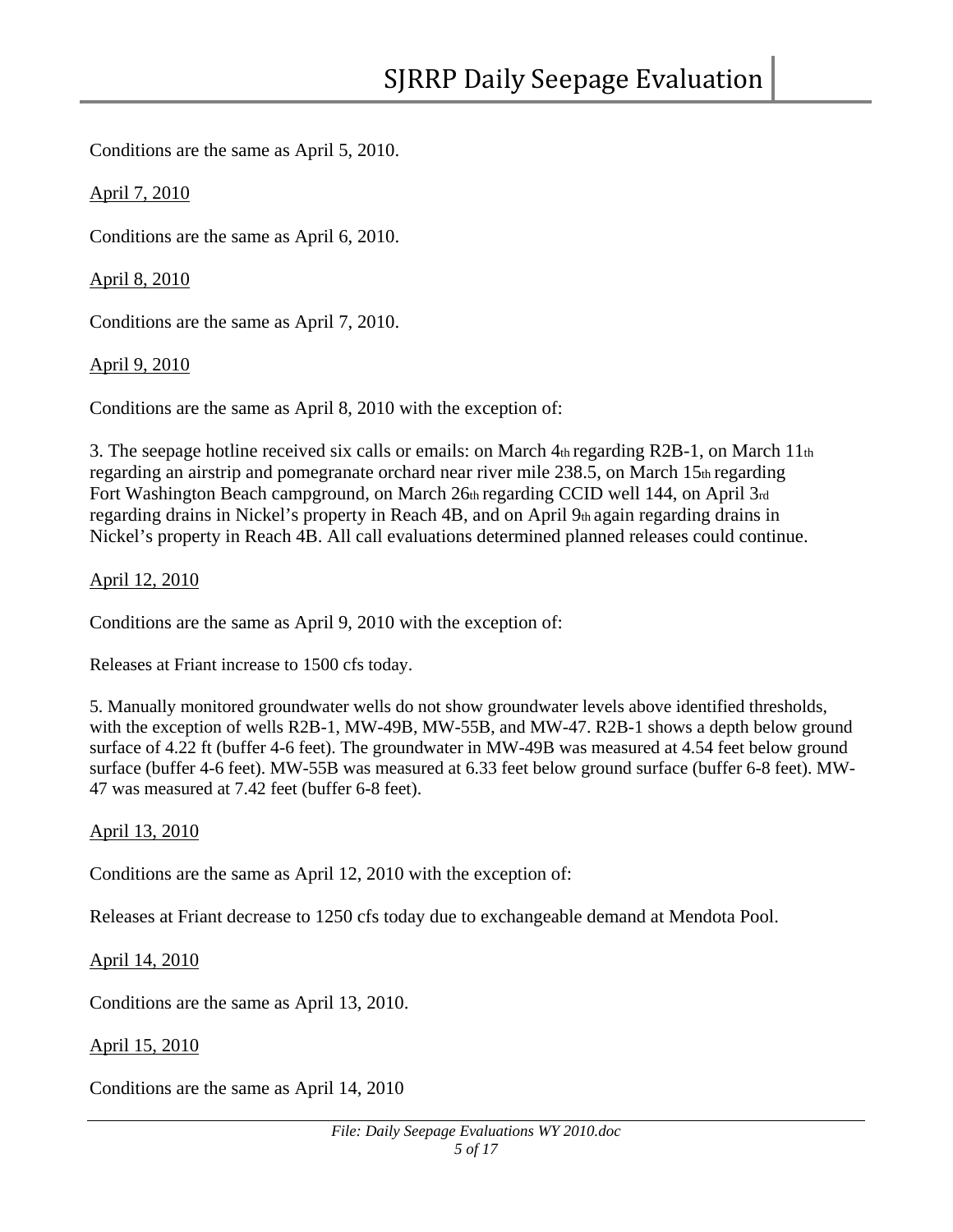# April 16, 2010

Conditions are the same as April 15, 2010 with the exception of:

5. Manually monitored groundwater wells do not show groundwater levels above identified thresholds, with the exception of wells R2B-1, MW-49B, MW-55B, and MW-47. R2B-1 shows a depth below ground surface of 4.61 ft (buffer 4-6 feet). The groundwater in MW-49B was measured at 4.3 feet below ground surface (buffer 4-6 feet). MW-55B was measured at 5.82 feet below ground surface (buffer 6-8 feet). MW-47 was measured at 7.3 feet (buffer 6-8 feet).

# April 19, 2010

Conditions have changed from April 16, 2010 as follows:

Release from Friant Dam increased to 1350 cfs on April  $17<sup>th</sup>$ , and is limited to 1350 cfs due to exchangeable rates at Mendota Pool.

- 1. Friant Dam releases can be increased to 1600 cfs with partial recapture at Mendota Pool. Release should be reduced by anticipated Cottonwood and Little Dry Creek inflows so as not to exceed 1300 cfs at the Chowchilla Bifurcation Structure.
- 2. Sack Dam releases should be maintained at 700 cfs due to potential Reach 4 seepage impacts.
- 3. Mendota Dam can release water to meet the 700 cfs flow target at Sack Dam and limit releases for the SJRRP such that the combined releases for Interim Flows and Arroyo Canal deliveries do not exceed 1300 cfs.

Based on the available information below, no seepage problems are anticipated within these operating criteria and Reclamation will continue with the Interim Flow releases as scheduled.

As of April 19, 2010:

- 1. Flows rates from provisional real-time data are below known conveyance thresholds (8,000 cfs in Reach 2A, 1,300 cfs in Reach 2B, and 1,300 cfs in Reach 3).
- 2. Mendota Pool operations calls did not identify any issues.
- 3. The seepage hotline received six calls or emails: on March  $4<sup>th</sup>$  regarding R2B-1, on March  $11<sup>th</sup>$ regarding an airstrip and pomegranate orchard near river mile 238.5, on March  $15<sup>th</sup>$  regarding Fort Washington Beach campground, on March 26<sup>th</sup> regarding CCID well 144, on April 3<sup>rd</sup> regarding drains in Nickel's property in Reach 4B, and on April 9<sup>th</sup> again regarding drains in Nickel's property in Reach 4B. All call evaluations determined planned releases could continue with the current restrictions in flows over Sack Dam.
- 4. Real-time provisional groundwater data does not show groundwater depths crossing identified thresholds.
- 5. Manually monitored groundwater wells do not show unaddressed groundwater depths crossing identified thresholds. CCID maintained shallow groundwater observation wells show high groundwater depths as reported below.
- 6. Measured losses in Reach 2A from operations estimates show approximately 240 cfs. Changes in flows below Sack Dam appear to be stabilizing based on CDEC stage telemetry.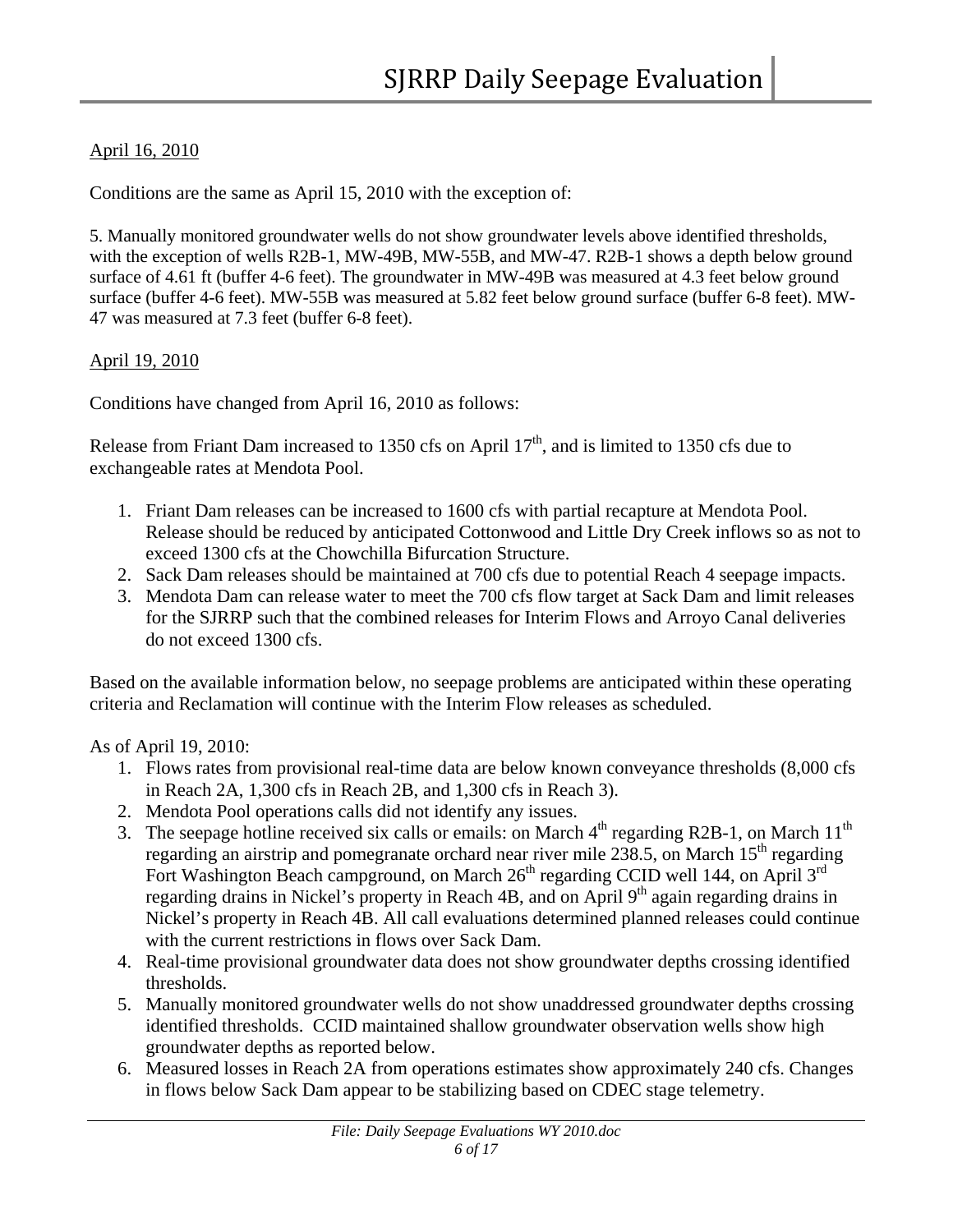Seepage hotline call #4 was emailed on March 26, 2010 regarding groundwater levels in CCID monitoring well 144 in reach 4A with reported levels near the top of the buffer zone. A site evaluation was conducted on March 29. This bench evaluation continues prior release rates in this Reach.

Seepage hotline call #5 was emailed on April 3, 2010 regarding water in seep drains around Jim Nickel's property in Reach 4B. The site was evaluated on April  $9<sup>th</sup>$  and found to have water table elevations beneath the field from 4.3 – 8 feet below ground surface. The proposed buffer zone for alfalfa and tomatoes, the applicable crops in this field, is 4-6 feet below ground surface. Evaluation determined that further increases in San Joaquin River flows through Reach 4A may risk seepage impacts. A reduction in flows in this area would likely complicate the data collection efforts of the SJRRP, but would not reduce the risk of impact. Mr. Nickel called the seepage hotline the morning of April  $10<sup>th</sup>$  to discuss the site, which was recorded as seepage hotline call #6. A follow-up call by Reclamation on the evening of April  $10<sup>th</sup>$  discussed the evaluation process. Measurements taken on April 14<sup>th</sup> in this area are summarized in Tables 2 and 3. Levels appear to be similar to those on April 9<sup>th</sup>. Planned flow releases can continue.

Monitoring Well 55B, at San Mateo Road on the left bank, is measured at 5.82 feet. This is above the top of the buffer zone. A site investigation and evaluation on March  $29<sup>th</sup>$  identified a groundwater table sloping down, away from the river to depths of 20 feet bgs. Crops consist of young palm trees near the river and pistachios farther inland. Young trees are unlikely to have extensive root systems and pistachios are salt tolerant. Reclamation staff met with the landowner – Baker Farms – on April 9, 2010 to discuss allowing groundwater levels to potentially rise up to 5 feet below ground surface. The landowner did not identify concerns with the proposed increase, and levels have not reached the agreed-upon 5 feet at this time.

# **Data**

The weekly groundwater report with manual measurements via electronic well sounder and recent flow data is available at: http://restoresjr.net/activities/if/index.html.

[Table](#page-7-0) shows the current and previously predicted rise in groundwater based on estimated changes in river stage and the conceptual model shown in [Figure .](#page-8-0) (See the April  $12<sup>th</sup>$  Flowbench Evaluation for more information.) Subsequent pages show the rating curves for each of the key wells. (Mussetter Engineering, Inc., 2008. *San Joaquin HEC-RAS Model Documentation*. Technical Memorandum prepared for California Dept. of Water Resources, Fresno, California, June 2). Rating curves were updated April 9, 2010 for MW-55B to include a linear trend rating curve developed from Reclamation's manually measured stage-discharge data that better fits historical groundwater level rise and reduces the conservatism from the model results.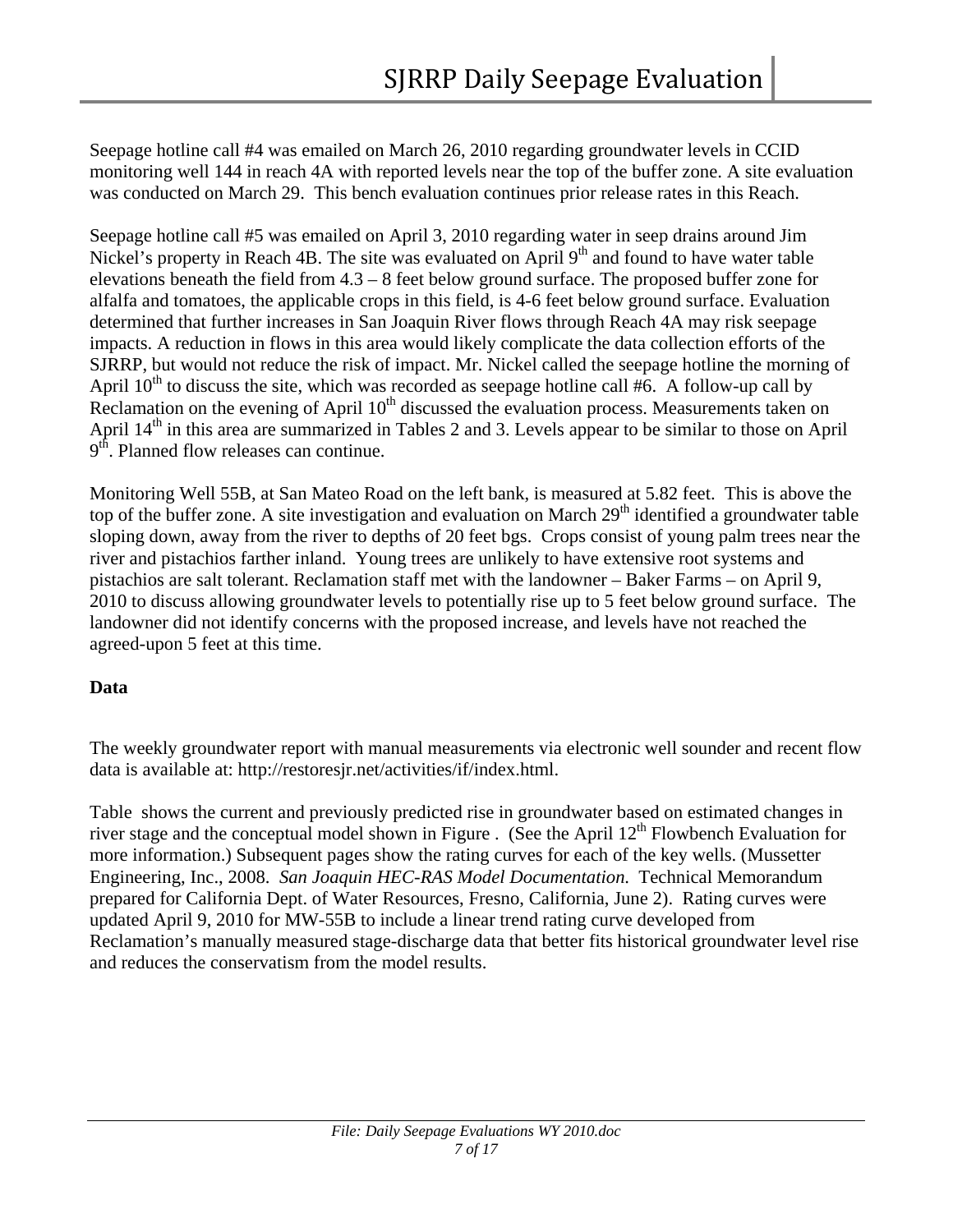<span id="page-7-0"></span>

|                | Table 1: Predicted Increases in Groundwater Levels for Key Wells |               |               |                      |                    |  |
|----------------|------------------------------------------------------------------|---------------|---------------|----------------------|--------------------|--|
|                |                                                                  |               |               | <b>Current Depth</b> |                    |  |
|                |                                                                  | <b>Buffer</b> | <b>Screen</b> | <b>Week of April</b> | <b>Anticipated</b> |  |
|                |                                                                  | Zone          | <b>Depth</b>  | $11^{\text{th}}$     | Depth              |  |
| <b>Well_ID</b> | <b>Site</b>                                                      | (ft bgs)      | (ft bgs)      | $(\text{ft bgs})^1$  | (f <sup>t</sup> )  |  |
| $FA-9$         | Reach 2A – Transect 12 – Left                                    | $4 - 6$       | $12 - 32$     | 7.76                 | 7.3                |  |
|                | Reach 2A - Transect 12 -                                         |               |               |                      |                    |  |
| $MW-47$        | <b>Right</b>                                                     | $6 - 8$       | 20-40         | 7.30                 | 6.7                |  |
|                | Reach 2A - Transect 13 -                                         |               |               |                      |                    |  |
| $MA-4$         | Right                                                            | $6 - 8$       | $15 - 25$     | 10.85                | 10.1               |  |
| MW-            | Reach 2A - Transect 13 -                                         |               |               |                      |                    |  |
| 49B            | Left                                                             | $4 - 6$       | $10 - 20$     | 4.30                 | 3.6                |  |
|                | Reach 2B - San Mateo Ave. -                                      |               |               |                      |                    |  |
| $MW-54B$       | Right                                                            | <b>TBD</b>    | <b>TBD</b>    | 11.35                | 11.1               |  |
| MW-            | Reach 2B - San Mateo Ave. -                                      |               |               |                      |                    |  |
| 55B            | Left                                                             | $6 - 8$       | $10 - 15$     | 5.82                 | 4.9                |  |
| $R2B-1^2$      | Reach $2B - Right$                                               | $4 - 6$       | $8-11$        | 4.61                 | 4.9                |  |
| $R2B-2^2$      | Reach $2B - Right$                                               | $4 - 6$       | 17-20         | 11.87                | 12.0               |  |
| $R3-1$         | Reach $3 - Right$                                                | $4 - 6$       | $9 - 24$      | 7.68                 | 6.9                |  |
| $R3-6$         | Reach $3 - Right$                                                | $4 - 6$       | 17-20         | 7.27                 | 6.6                |  |
| $R3-7$         | Reach $3 - Right$                                                | $3 - 5$       | 17-20         | 5.72                 | 4.9                |  |
|                | Reach $4A - Highway$ 152 -                                       |               |               |                      |                    |  |
| MW-84          | Right                                                            | $4 - 6$       | $32 - 52$     | 28.45                | 29.45              |  |
|                | Reach 4A - Highway 152 -                                         |               |               |                      |                    |  |
| <b>MW-87B</b>  | Left                                                             | $4 - 6$       | <b>TBD</b>    | Dry $(>14)$          | Dry                |  |

|--|

<sup>1</sup> Wells in Reaches 2A were measured on Tuesday, April 13<sup>th</sup>; MW-54B and MW-56B were measured on Wednesday, April 14<sup>th</sup>; R2B-1, R2B-2, and wells in Reaches 3 and 4A were measured on Thursday, April  $15^{th}$ .<br><sup>2</sup> R2B-1 and R2B-2 are both currently higher than their predicted level for the 1500 cfs release from

Friant. However, they are more dependent on Mendota Pool stage then San Joaquin River flows. (See Figure 1)

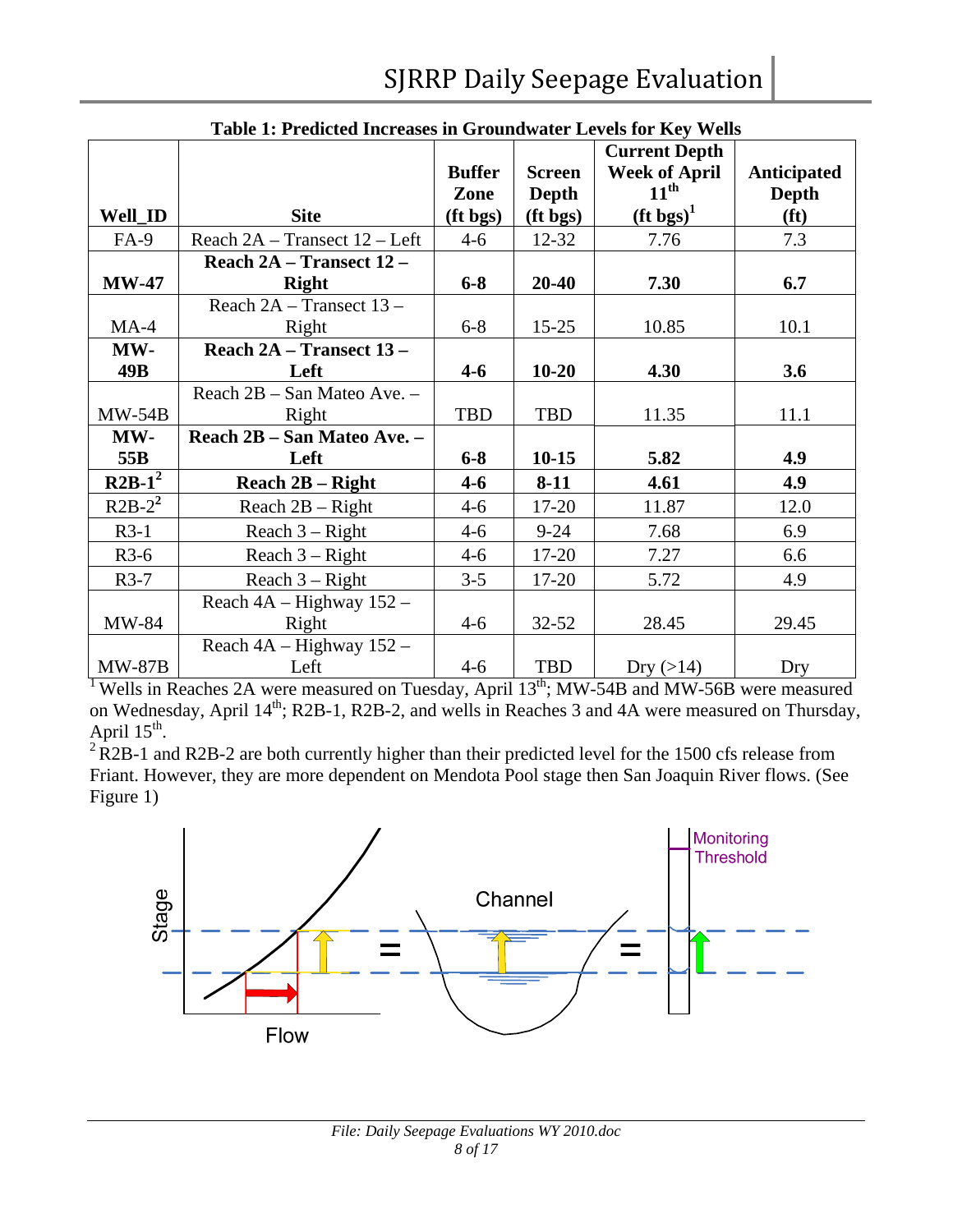<span id="page-8-0"></span>



**Figure 2 Comparison of Monitoring Well R2B-1 and Mendota Pool Stage** 

| Reach | Well ID    | Latitude    | Longitude       | <b>Site</b>       | <b>River Mile</b> |
|-------|------------|-------------|-----------------|-------------------|-------------------|
| 3     | MW-10-74   | 36.93065    | $-120.465311$   | Oxalis Ave        | 187.0             |
| 3     | MW-10-75   | 36.929842   | $-120.469589$   | <b>Oxalis Ave</b> | 187.0             |
| 3     | $MW-10-76$ | 36.927592   | $-120.485836$   | <b>Oxalis Ave</b> | 187.0             |
| 4A    | $MW-10-91$ | 37.10640300 | $-120.58951900$ | San Juan Ranch    | 168.9             |
| 4A    | MW-10-92   | 37.10459700 | $-120.59168600$ | San Juan Ranch    | 168.9             |
| 4A    | $MW-10-93$ | 37.10241900 | $-120.59401400$ | San Juan Ranch    | 168.9             |

**Table 3: Recently Installed Monitoring Well Groundwater Measurements** 

| Well ID    | Date      | Depth (ft bgs) | Flow (cfs) | Date      | Depth (ft bgs) | Flow (cfs) |
|------------|-----------|----------------|------------|-----------|----------------|------------|
| $MW-10-74$ | 3/26/2010 | 12.7           | 740        | 4/14/2010 | 11.65          | 1020       |
| $MW-10-75$ | 3/26/2010 | 10.53          | 740        | 4/14/2010 | 8.92           | 1020       |
| $MW-10-76$ | 3/26/2010 | 7.79           | 740        | 4/14/2010 | 8.02           | 1020       |
| $MW-10-91$ |           |                |            | 4/14/2010 | 4.44           |            |
| MW-10-92   |           |                |            | 4/14/2010 | 6.14           |            |
| MW-10-93   |           |                |            | 4/14/2010 | 6.63           |            |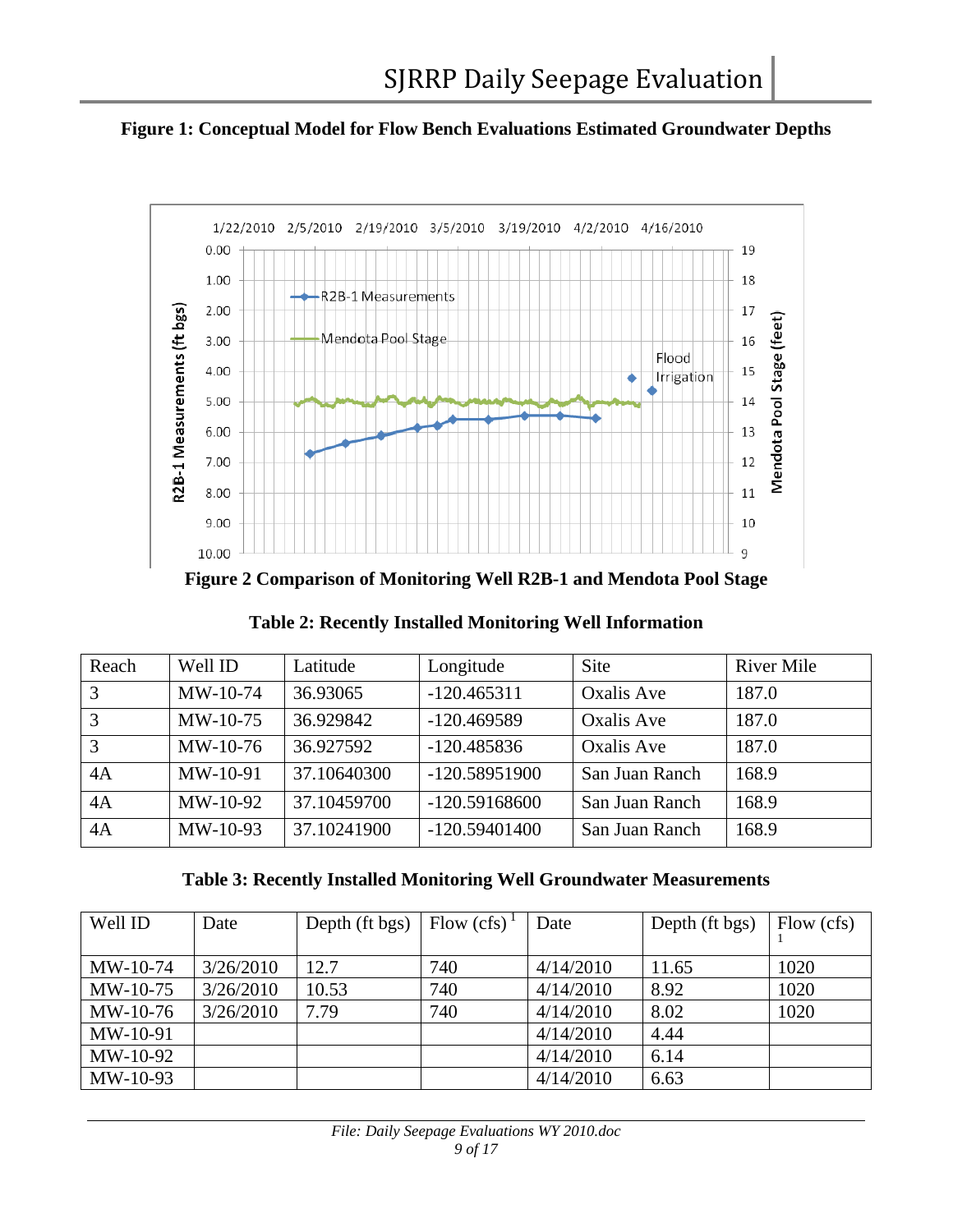$1$  Flow in the river for River Mile 187.0 is estimated as the same as measured at the Mendota gage one day earlier, located approximately 20 miles upstream. Flow for River Mile 168.9 will be estimated as the flow at the Washington Road gage when a rating curve is developed at that location.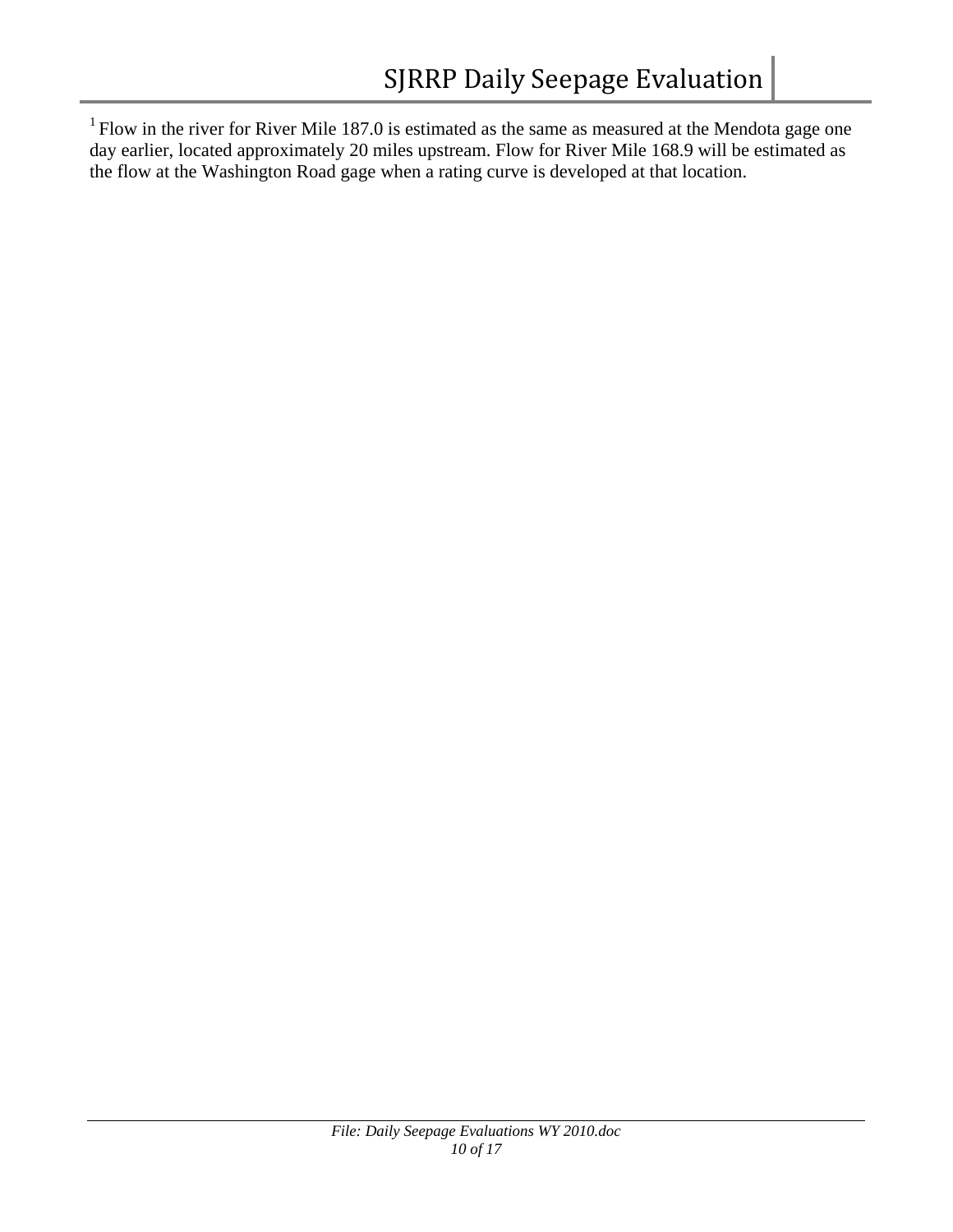

# April 20, 2010

Conditions have changed as follows:

Release from Friant Dam is currently limited to 1100 cfs due to exchangeable deliveries and water quality issues at Mendota Pool. Current operations criteria include:

1. Friant Dam releases should be reduced by anticipated Cottonwood and Little Dry Creek inflows so as not to exceed 1300 cfs at the Chowchilla Bifurcation Structure.

2. Sack Dam releases should be maintained at 700 cfs due to potential Reach 4 seepage impacts.

3. Mendota Dam can release water to meet the 700 cfs flow target at Sack Dam and limit releases for the SJRRP such that the combined releases for Interim Flows and Arroyo Canal deliveries do not exceed 1300 cfs.

Based on the available information below, no seepage problems are anticipated within these operating criteria and Reclamation will continue with the Interim Flow releases as scheduled.

As of April 20, 2010: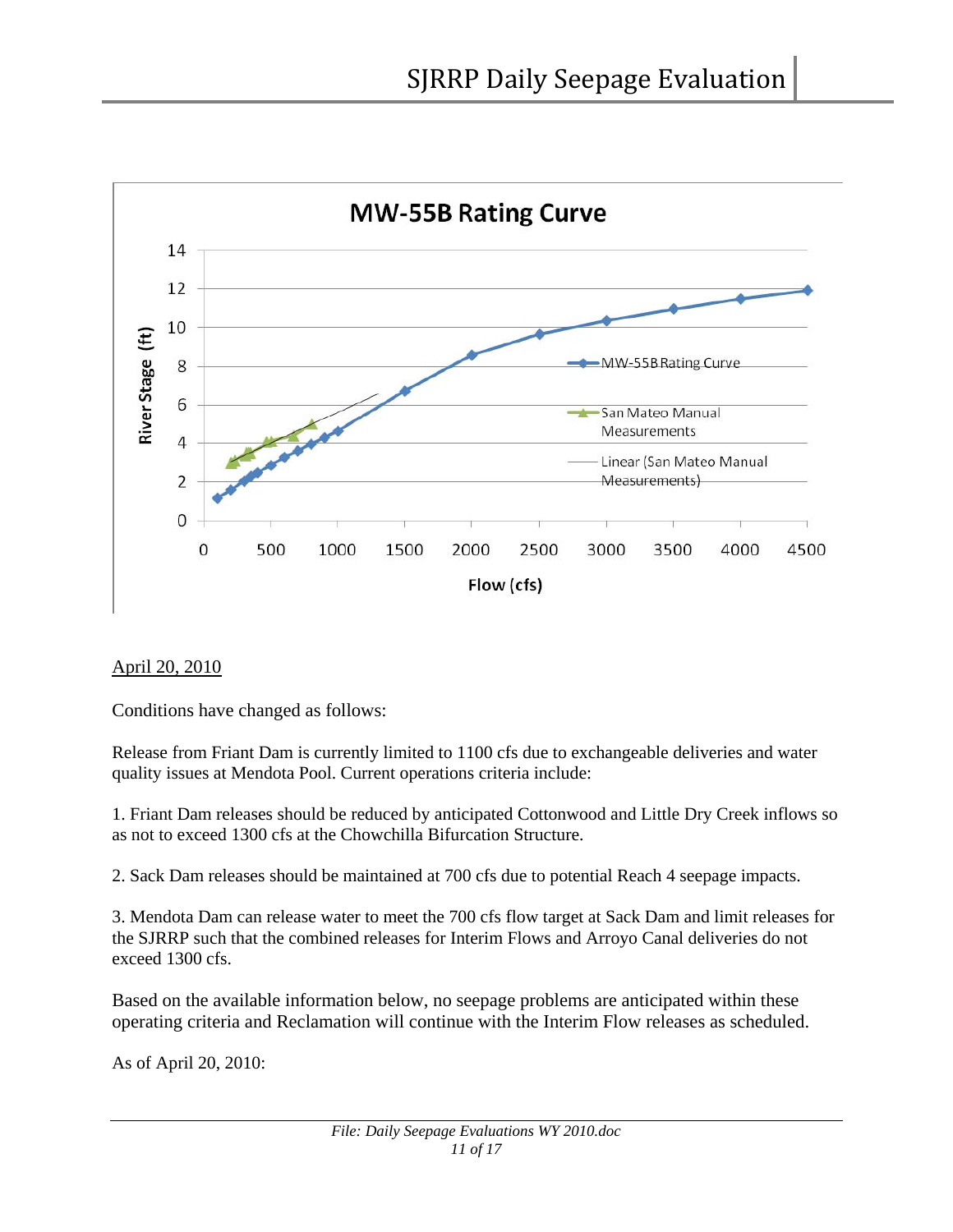1. Flows rates from provisional real-time data are below known conveyance thresholds (8,000 cfs in Reach 2A, 1,300 cfs in Reach 2B, and 1,300 cfs in Reach 3).

2. Mendota Pool operations calls did not identify any issues.

3. The seepage hotline received seven calls or emails: on March  $4<sub>th</sub>$  regarding R2B-1, on March  $11<sub>th</sub>$ regarding an airstrip and pomegranate orchard near river mile 238.5, on March 15<sup>th</sup> regarding Fort Washington Beach campground, on March 26<sup>th</sup> regarding CCID well 144, on April 3<sup>rd</sup> regarding drains in Nickel's property in Reach 4B, on April 9<sup>th</sup> again regarding drains in Nickel's property in Reach 4B, and on April 19th regarding a ponded water on a trail at Lost Lake County Park. All call evaluations determined planned releases could continue with the current restrictions in flows over Sack Dam.

4. Real-time provisional groundwater data does not show groundwater depths crossing identified thresholds.

5. Manually monitored groundwater wells do not show unaddressed groundwater depths crossing identified thresholds. CCID maintained shallow groundwater observation wells show high groundwater depths as reported below.

6. Measured losses in Reach 2A from operations estimates show approximately 240 cfs. Changes in flows below Sack Dam appear to be stabilizing based on CDEC stage telemetry.

## April 21, 2010

Conditions are the same as April 20, 2010.

#### April 22, 2010

Conditions are the same as April 21, 2010 with the exception of:

#### Additional operational criteria:

4. SLDMWA may meet Sack Dam flow targets through the Firebaugh Wasteway to maintain at least 400 cfs of flow in the lower Delta-Mendota Canal. Under conditions when DMC flows fall below 400 cfs, all of the pool demands may be met from SJRRP flows and DMC deliveries to the pool may be zero.

5. Reclamation may request that CCID deliver up to 200 cfs through the Outside Canal from Mendota Pool to Los Banos Creek (Reach 5) if SJRRP inflows exceed the combined demands of Mendota Pool and Sack Dam targets.

Additional hotline call:

4. The seepage hotline received eight calls or emails: on March  $4^{th}$  regarding R2B-1, on March <sup>th</sup> regarding river mile 238.5, on March 15<sup>th</sup> regarding Fort Washington Beach campground, on March 26<sup>th</sup> regarding CCID well 144, on April 3<sup>rd</sup> regarding drains in Reach 4B, on April <sup>th</sup> again regarding drains in Nickel's property in Reach 4B, on April 15<sup>th</sup> regarding a potential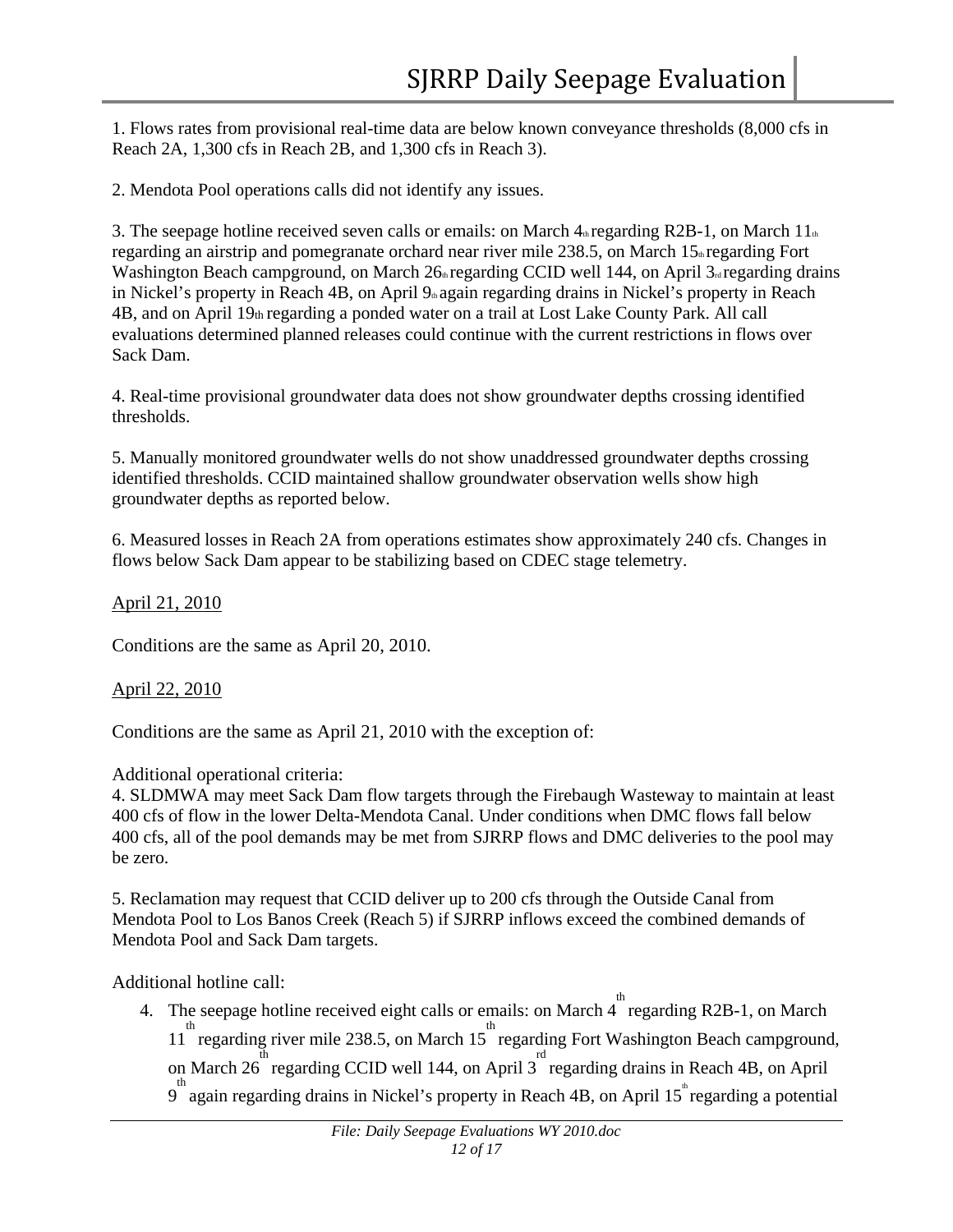almond orchard, and on April 19<sup>th</sup> regarding a ponded water on a trail at Lost Lake County Park. All call evaluations determined planned releases could continue with the current restrictions in flows over Sack Dam.

#### April 23, 2010

Conditions are the same as April 22, 2010 with the exception of:

Release from Friant Dam will be increased to 1350 cfs at 10am today due to increases in exchangeable deliveries and resolution of the water quality issues at Mendota Pool.

#### April 26, 2010

Release from Friant Dam was increased to 1350 cfs on Friday, April  $23^{\text{nd}}$  due to increases in exchangeable deliveries and resolution of the water quality issues at Mendota Pool.

6. Measured losses in Reach 2A from operations estimates show approximately 200 cfs. Changes in flows below Sack Dam appear to be stabilizing based on CDEC stage telemetry.

#### April 27, 2010

6.Measured losses in Reach 2A from operations estimates show approximately 140 cfs. Changes in flows below Sack Dam appear to be stabilizing based on CDEC stage telemetry.

#### April 28, 2010

Conditions are the same as April 27, 2010.

#### April 29, 2010

Conditions are the same as April 28, 2010.

April 30, 2010

Conditions are the same as April 29, 2010.

#### May 3, 2010

Conditions are the same as April 30, 2010 with the exception of:

Release from Friant Dam was increased to 1550 cfs on Saturday, May  $1^{\degree}$  due to increases in exchangeable deliveries and resolution of the water quality issues at Mendota Pool.

3. The seepage hotline received nine calls or emails: on March  $\stackrel{\text{th}}{4}$  regarding R2B-1, on March 11<sup>th</sup> regarding river mile 238.5, on March 15<sup>th</sup> regarding Fort Washington Beach campground, on March  $26$  regarding CCID well 144, on April 3 regarding drains in Reach 4B, on April 9 again regarding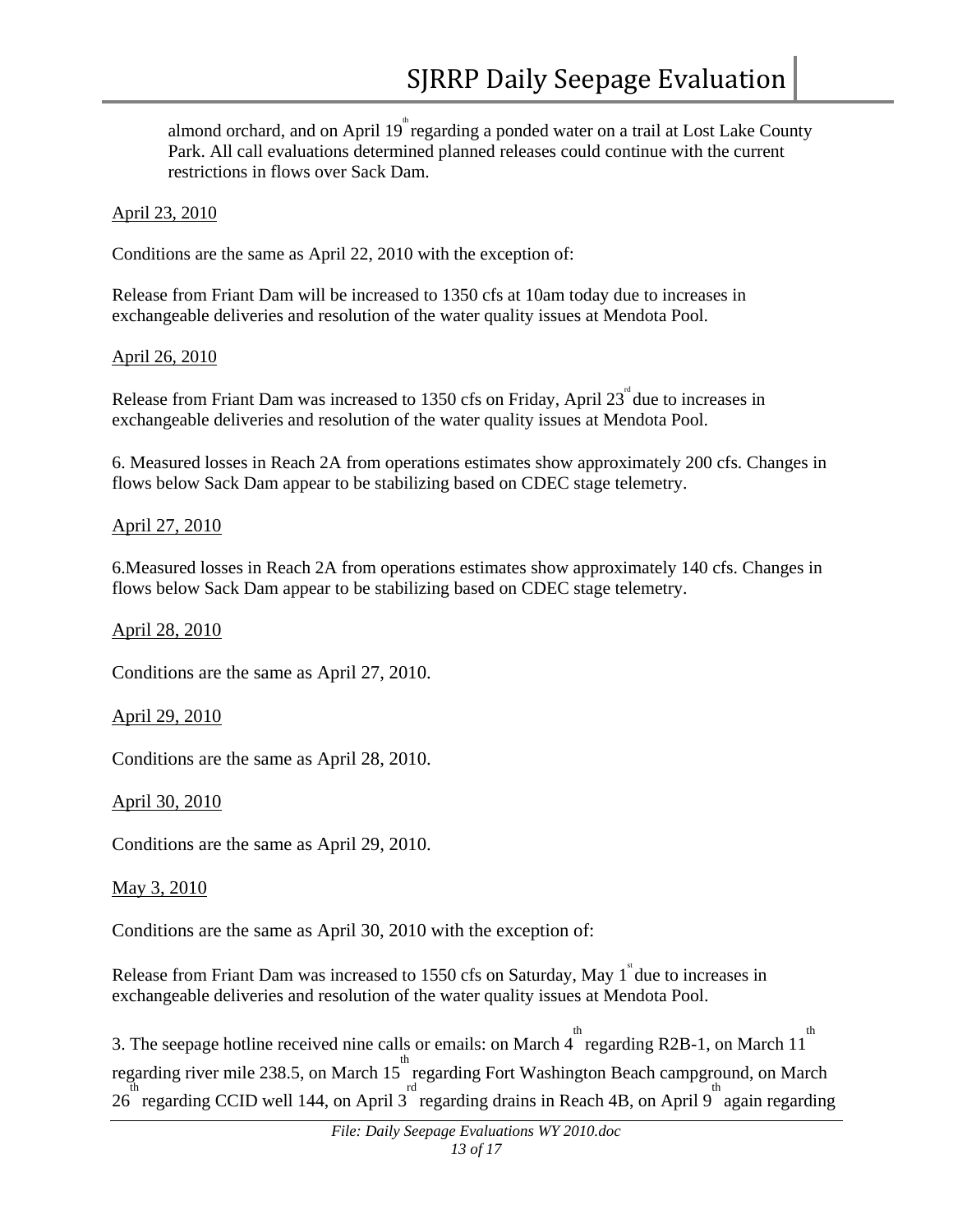drains in Nickel's property in Reach 4B, on April 15<sup>th</sup> regarding a potential almond orchard, on April 19<sup>th</sup> regarding a ponded water on a trail at Lost Lake County Park, and on April 28<sup>th</sup> regarding ponded areas requiring mosquito treatment. All call evaluations determined planned releases could continue with the current restrictions in flows over Sack Dam.

# May 4, 2010

Conditions are the same as May 3, 2010 with the exception of:

3. The seepage hotline received ten calls or emails: on March 4  $\degree$  regarding R2B-1, on March 11<sup>th</sup> regarding river mile 238.5, on March 15<sup>th</sup> regarding Fort Washington Beach campground, on March th<br>
26 regarding CCID well 144, on April 3 regarding drains in Reach 4B, on April 9 again regarding drains in Nickel's property in Reach 4B, on April 15<sup>th</sup> regarding a potential almond orchard, on April 19<sup>th</sup> regarding a ponded water on a trail at Lost Lake County Park, on April 28<sup>th</sup> regarding ponded areas requiring mosquito treatment, and on May  $3^{\degree}$  regarding land near well R3-7. All call evaluations determined planned releases could continue with the current restrictions in flows over Sack Dam, and an evaluation of the May  $3^{\text{rd}}$  call is currently in progress.

6. Measured losses in Reach 2A from operations estimates show approximately 160 cfs.

# May 5, 2010

Conditions are the same as May 4, 2010.

# May 6, 2010

Conditions are the same as May 5, 2010 with the exception of:

11. The seepage hotline received eleven calls or emails: on March 4 regarding R2B-1, on March 11<sup>th</sup> regarding river mile 238.5, on March 15<sup>th</sup> regarding Fort Washington Beach campground, on March  $26$  regarding CCID well 144, on April 3 regarding drains in Reach 4B, on April 9 again regarding drains in Nickel's property in Reach 4B, on April 15<sup>th</sup> regarding a potential almond orchard, on April 19<sup>th</sup> regarding a ponded water on a trail at Lost Lake County Park, on April 28<sup>th</sup> regarding ponded areas requiring mosquito treatment, on May  $3^{\degree}$  regarding well R3-7, and on May  $5^{\degree}$  regarding waterlogged property near Sand Slough. The site evaluation in Sand Slough is currently underway, and all other call evaluations determined planned releases could continue with the current restrictions in flows over Sack Dam.

# May 7, 2010

Conditions are the same as May 6, 2010.

May 10, 2010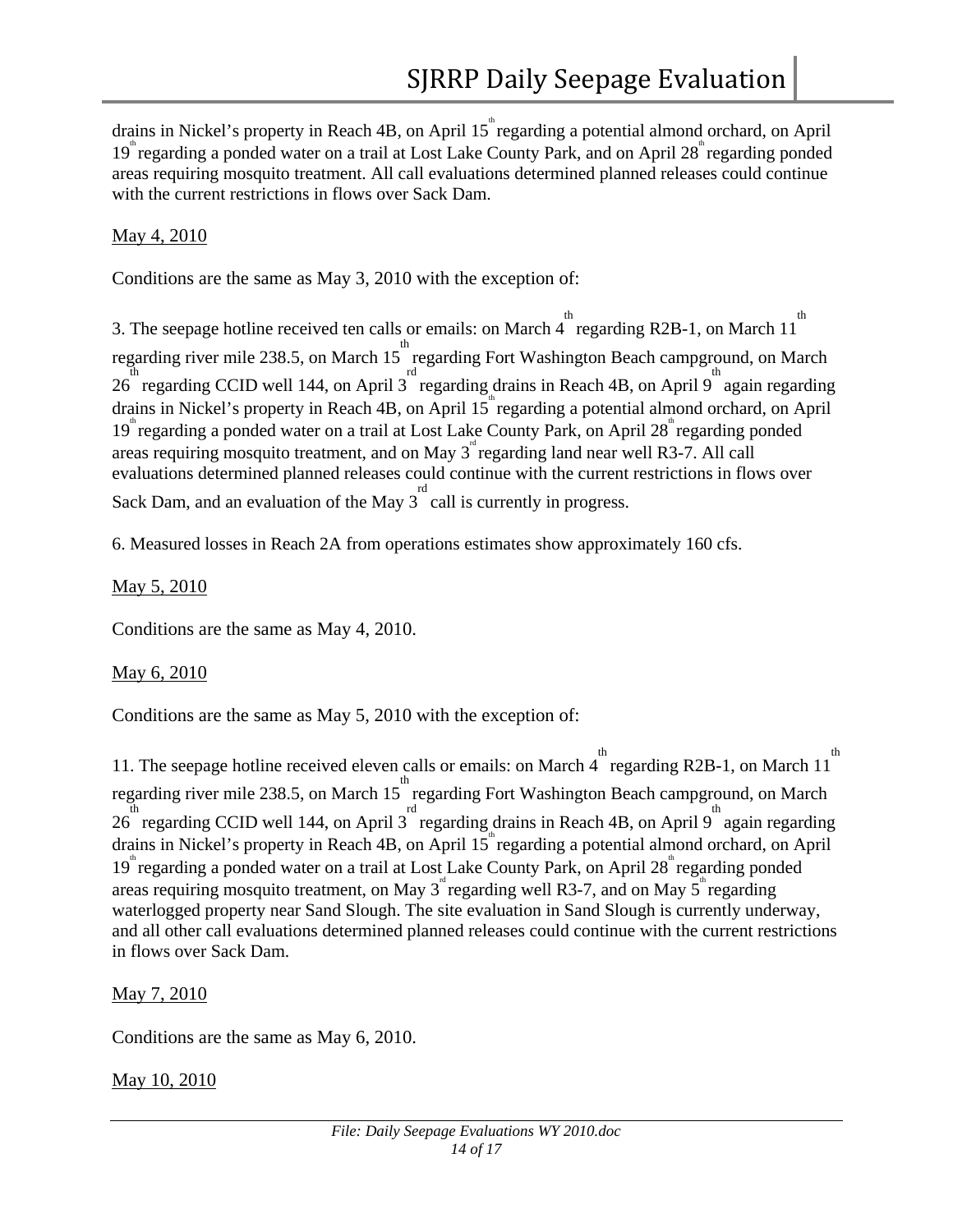Conditions are the same as May 7, 2010 with the exception of:

The flow target at Sack Dam was decreased to 500 cfs on Sunday, May  $9^{th}$  in order to evaluate groundwater response. The flow target at Sack Dam will decrease to 300 cfs today, Monday,  $\sum_{\text{May 10} \atop \text{of } \text{th}}$ 

May 11, 2010

Conditions are the same as May 10, 2010 with the exception of:

6.Measured losses in Reach 2A from operations estimates are approximately 120 cfs.

May 12, 2010

Conditions are the same as May 11, 2010.

May 13, 2010

Conditions are the same as May 12, 2010.

May 14, 2010

Conditions are the same as May 13, 2010.

4.Real-time provisional groundwater data does not show groundwater depths crossing identified thresholds, except for Monitoring Well 75 (CDEC Code W75) which is currently offline. A new monitoring well (CDEC Code W89) is now online.

#### May 17, 2010

Conditions are the same as May 14, 2010 with the exception of:

6.Measured losses in Reach 2A from operations estimates are approximately 150 cfs.

May 18, 2010

Conditions are the same as May 17, 2010 with the exception of:

4.Real-time provisional groundwater data does not show groundwater depths crossing identified thresholds, except for Monitoring Well 75 (CDEC Code W75) which is currently offline.

#### May 19, 2010

Conditions are the same as May 18, 2010 with the exception of: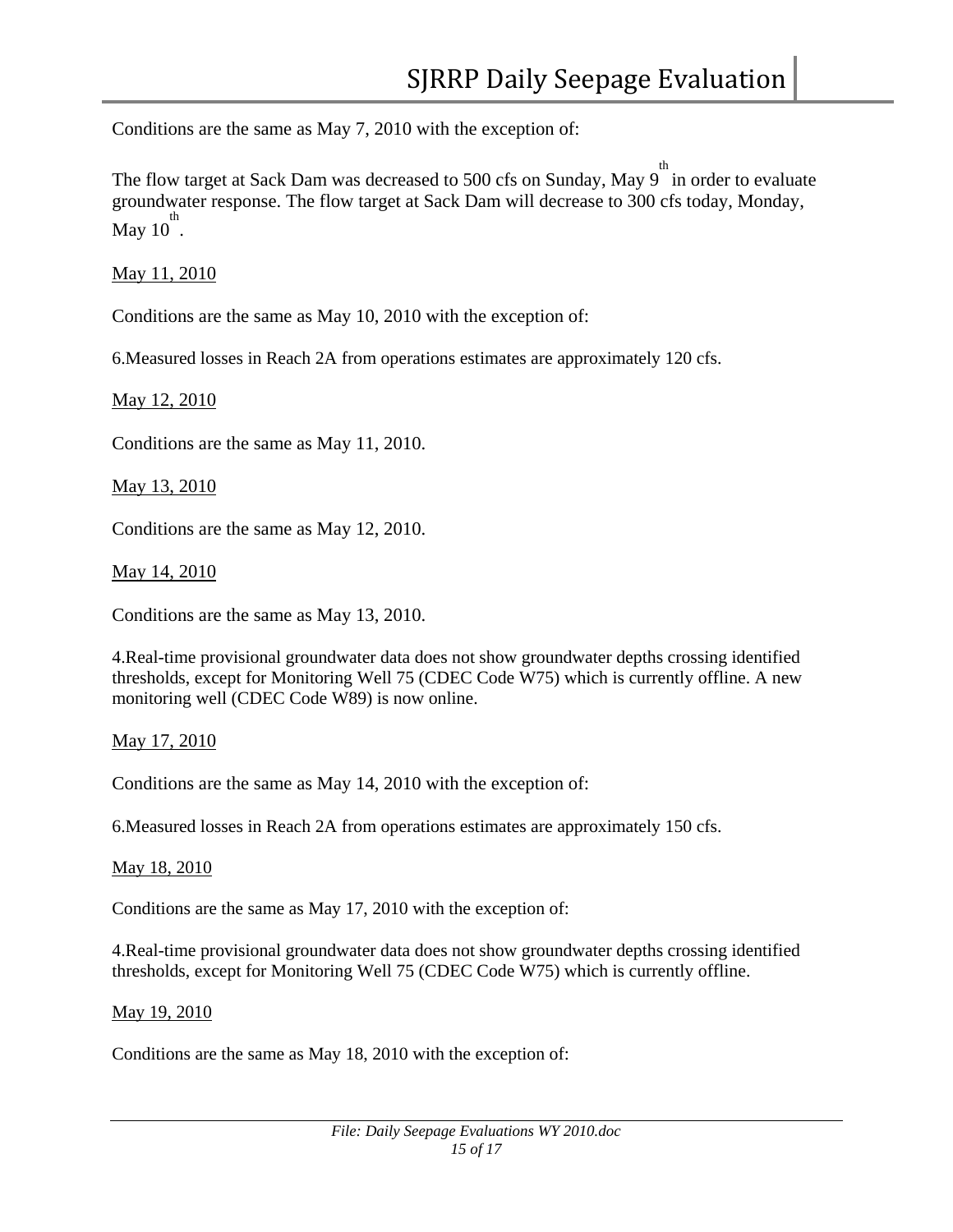3. The seepage hotline received twelve calls or emails: on March  $4^{\degree}$  regarding R2B-1, on March 11<sup>th</sup> regarding river mile 238.5, on March 15<sup>th</sup> regarding Fort Washington Beach campground, on March  $26^{\degree}$  regarding CCID well 144, on April 3<sup>rd</sup> regarding drains in Reach 4B, on April 9<sup>th</sup> again regarding drains in Nickel's property in Reach 4B, on April 15 th regarding a potential almond orchard, on April <sup>th</sup> regarding a ponded water on a trail at Lost Lake County Park, on April 28<sup>th</sup> regarding ponded areas requiring mosquito treatment, on May  $3^{\omega}$  regarding well R3-7, on May  $5^{\omega}$  regarding property near Sand Slough, and on May 17<sup>th</sup> again regarding well R3-7. All call evaluations determined planned releases could continue.

May 20, 2010

Conditions are the same as May 19, 2010.

May 21, 2010

Conditions are the same as May 20, 2010.

May 24, 2010

Conditions are the same as May 21, 2010.

May 25, 2010

Conditions are the same as May 24, 2010 with the exception of:

The flow target at Sack Dam was increased to 700 cfs on Tuesday, May  $25^{\degree}$ .

May 26, 2010

Conditions are the same as May 25, 2010.

May 27, 2010

Conditions are the same as May 26, 2010.

May 28, 2010

Conditions are the same as May 27, 2010.

June 1, 2010

Conditions are the same as May 28, 2010 with the exception of:

The release from Friant Dam was decreased to 800 cfs on Friday, May  $28^{\degree}$ . The flow target at Gravelly Ford is 610 cfs.

June 2, 2010